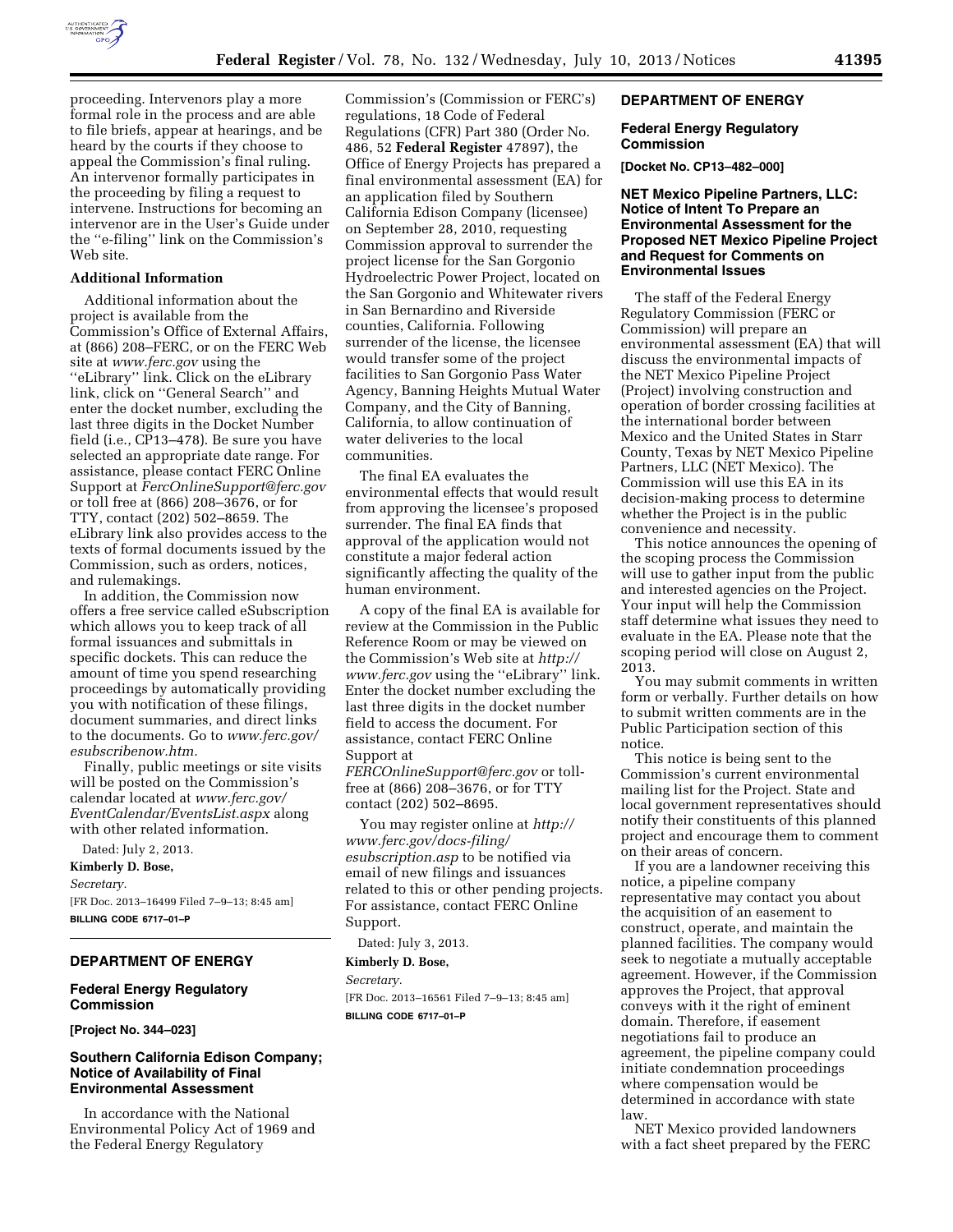entitled ''An Interstate Natural Gas Facility On My Land? What Do I Need To Know?'' This fact sheet addresses a number of typically-asked questions, including the use of eminent domain and how to participate in the Commission's proceedings. It is also available for viewing on the FERC Web site (*[www.ferc.gov](http://www.ferc.gov)*).

# **Summary of the Proposed Project**

NET Mexico proposes to construct a new border crossing at the international boundary between the United States and Mexico in Starr County, Texas. The Project would consist of approximately 1,400 feet of 48-inch-diameter natural gas pipeline, directionally drilled underneath the Rio Grande River in Starr County, Texas. The new pipeline would have a design capacity of 2.1 billion cubic feet per day (Bcf/d), and a maximum allowable operating pressure of 1,480 pounds per square inch gauge designed to transport natural gas to a new delivery interconnect with NET Mexico's non-jurisdictional intrastate pipeline and to a new interconnection with the Los Ramones Pipeline at the United States-Mexico border.

The general location of the Project is shown in Appendix.<sup>1</sup>

## **Non-Jurisdictional Facilities**

In addition to the facilities described above, NET Mexico would perform activities that are not under the jurisdiction of the FERC (nonjurisdictional). NET Mexico would construct and operate approximately 124 miles of 42-inch-diameter nonjurisdictional intrastate pipeline. The non-jurisdictional intrastate pipeline would consist of a header system with 100,000 horsepower of compression in Nueces County, Texas with interconnections with six Texas intrastate pipelines and two interstate pipelines. NET Mexico would connect to four Texas processing plants in Nueces, Jim Wells, Kenedy and Starr counties, Texas.

NET Mexico would also construct about 1, 247 feet of 48-inch-diameter pipeline on the Mexican side of the international border. Los Ramones would own and operate all facilities on the Mexican side of the international border.

These related non-jurisdictional facilities are not subject to the FERC's review procedures. In the EA, we will provide available descriptions of the non-jurisdictional facilities and include them under our analysis of cumulative impacts.

## **Land Requirements for Construction**

Construction of the planned facilities would require ground disturbance of approximately 8.2 acres of land for the pipeline. NET Mexico would require approximately 3.4 acres for one temporary access road and 4.5 acres for temporary workspace. Following construction, NET Mexico would maintain 0.3 acre for operation of the Project and the remaining 7.9 acres would be revegetated to preconstruction use.

#### **The EA Process**

The National Environmental Policy Act (NEPA) requires the Commission to take into account the environmental impacts that could result from an action whenever it considers the issuance of a Certificate of Public Convenience and Necessity. NEPA also requires us 2 to discover and address concerns the public may have about proposals. This process is referred to as ''scoping.'' The main goal of the scoping process is to focus the analysis in the EA on the important environmental issues. By this notice, the Commission requests public comments on the scope of the issues to address in the EA. We will consider all filed comments during the preparation of the EA.

In the EA we will discuss impacts that could occur as a result of the construction and operation of the planned Project under these general headings:

- geology and soils;
- water resources and fisheries;
- vegetation, wildlife, and

endangered and threatened species;

• land use and cumulative impacts;

- cultural resources;
- air quality and noise; and
- public safety.

We will also evaluate possible alternatives to the planned project or portions of the project, and make recommendations on how to lessen or avoid impacts on the various resource areas.

The EA will present our independent analysis of the issues. The EA will be available in the public record through eLibrary. Depending on the comments received during the scoping process, we may also publish and distribute the EA to the public for an allotted comment

period. We will consider all comments on the EA before making our recommendations to the Commission. To ensure we have the opportunity to consider and address your comments, please carefully follow the instructions in the Public Participation section beginning on page 5.

With this notice, we are asking agencies with jurisdiction by law and/ or special expertise with respect to the environmental issues related to this Project to formally cooperate with us in the preparation of the EA.3 Agencies that would like to request cooperating agency status should follow the instructions for filing comments provided under the Public Participation section of this notice.

### **Consultations Under Section 106 of the National Historic Preservation Act**

In accordance with the Advisory Council on Historic Preservation's implementing regulations for section 106 of the National Historic Preservation Act, we are using this notice to initiate consultation with the Texas Historical Commission (THC), and to solicit their views and those of other government agencies, interested Indian tribes, and the public on the Project's potential effects on historic properties.4 We will define the Projectspecific Area of Potential Effects in consultation with the State Historic Preservation Officer as the Project develops. On natural gas facility projects, the Area of Potential Effects at a minimum encompasses all areas subject to ground disturbance (examples include construction right-of-way, contractor/pipe storage yards, meter stations, and access roads). Our EA for this Project will document our findings on the impacts on historic properties and summarize the status of consultations under section 106.

# **Public Participation**

You can make a difference by providing us with your specific comments or concerns about the Project. Your comments should focus on the potential environmental effects, reasonable alternatives, and measures to avoid or lessen environmental impacts. The more specific your comments, the more useful they will be. To ensure that

<sup>1</sup>The appendices referenced in this notice will not appear in the **Federal Register**. Copies of the appendices were sent to all those receiving this notice in the mail and are available at *[www.ferc.gov](http://www.ferc.gov)*  using the link called ''eLibrary'' or from the Commission's Public Reference Room, 888 First Street NE., Washington, DC 20426, or call (202) 502–8371. For instructions on connecting to eLibrary, refer to the last page of this notice.

 $^{2}$  "We," "us," and "our" refer to the environmental staff of the Commission's Office of Energy Projects.

<sup>3</sup>The Council on Environmental Quality regulations addressing cooperating agency responsibilities are at Title 40, Code of Federal Regulations, Part 1501.6.

<sup>4</sup>The Advisory Council on Historic Preservation's regulations are at Title 36, Code of Federal Regulations, Part 800. Those regulations define historic properties as any prehistoric or historic district, site, building, structure, or object included in or eligible for inclusion in the National Register of Historic Places.